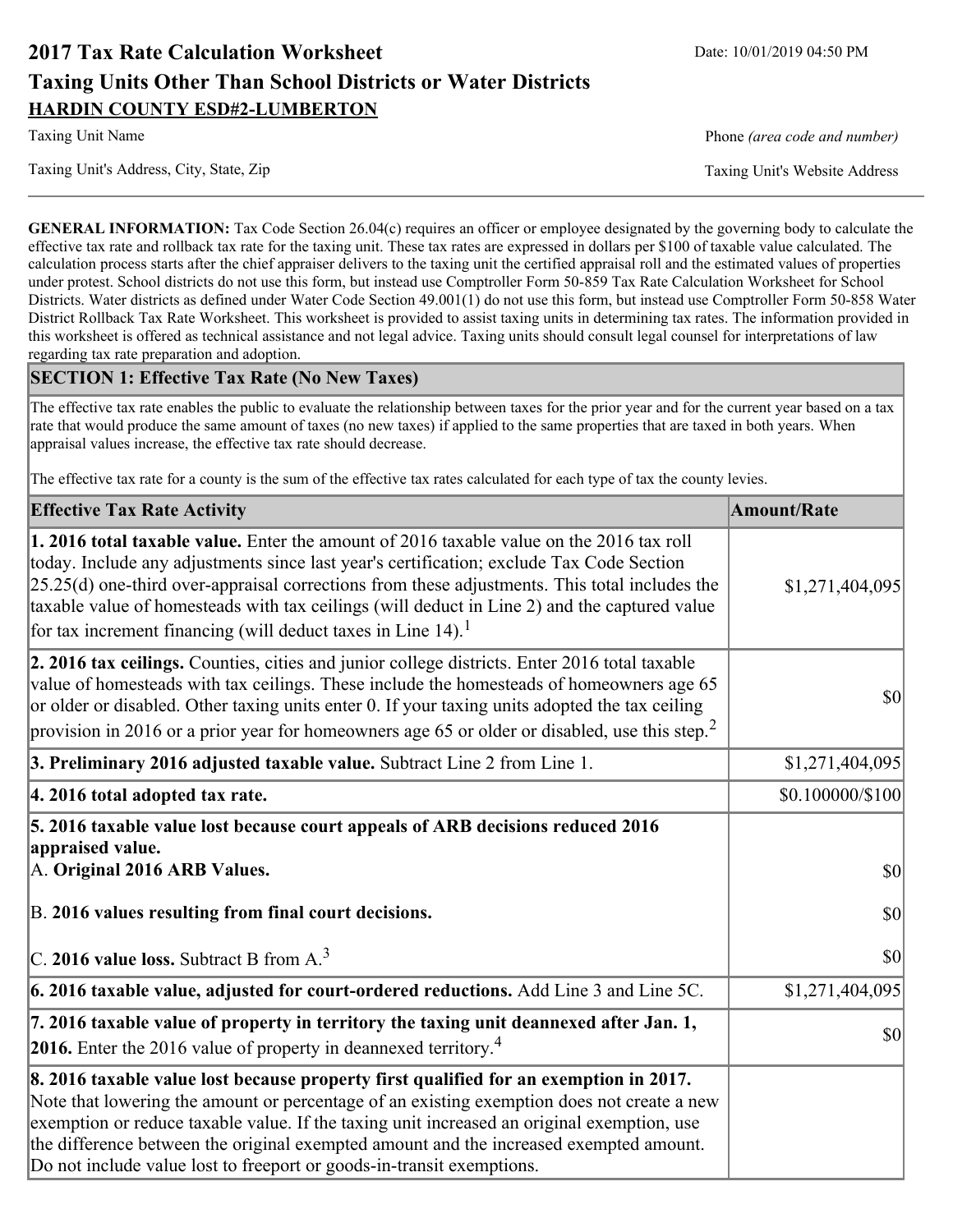| A. Absolute exemptions. Use 2016 market value:                                                                                                                                                                                                                                                                                                                                                                         | \$293,820       |
|------------------------------------------------------------------------------------------------------------------------------------------------------------------------------------------------------------------------------------------------------------------------------------------------------------------------------------------------------------------------------------------------------------------------|-----------------|
| B. Partial exemptions. 2017 exemption amount or 2017 percentage exemption times 2016<br>value:                                                                                                                                                                                                                                                                                                                         | \$3,031,650     |
| C. Value loss. Add A and $B^5$                                                                                                                                                                                                                                                                                                                                                                                         | \$3,325,470     |
| 9. 2016 taxable value lost because property first qualified for agricultural appraisal (1-<br>d or 1-d-1), timber appraisal, recreational/scenic appraisal or public access airport<br>special appraisal in 2017. Use only properties that qualified in 2017 for the first time; do<br>not use properties that qualified in 2016.                                                                                      |                 |
| A. 2016 market value:                                                                                                                                                                                                                                                                                                                                                                                                  | \$0             |
| B. 2017 productivity or special appraised value:                                                                                                                                                                                                                                                                                                                                                                       | $ 10\rangle$    |
| C. Value loss. Subtract B from $A6$                                                                                                                                                                                                                                                                                                                                                                                    | $ 10\rangle$    |
| 10. Total adjustments for lost value. Add lines 7, 8C and 9C.                                                                                                                                                                                                                                                                                                                                                          | \$3,325,470     |
| 11. 2016 adjusted taxable value. Subtract Line 10 from Line 6.                                                                                                                                                                                                                                                                                                                                                         | \$1,268,078,625 |
| 12. Adjusted 2016 taxes. Multiply Line 4 by line 11 and divide by \$100.                                                                                                                                                                                                                                                                                                                                               | \$1,268,078     |
| 13. Taxes refunded for years preceding tax year 2016. Enter the amount of taxes refunded<br>by the taxing unit for tax years preceding tax year 2016. Types of refunds include court<br>decisions, Tax Code Section 25.25(b) and (c) corrections and Tax Code Section 31.11<br>payment errors. Do not include refunds for tax year 2016. This line applies only to tax years<br>preceding tax year $2016$ <sup>7</sup> | \$388           |
| 14. Taxes in tax increment financing (TIF) for tax year 2016. Enter the amount of taxes<br>paid into the tax increment fund for a reinvestment zone as agreed by the taxing unit. If the<br>taxing unit has no 2017 captured appraised value in Line 16D, enter $0.8$                                                                                                                                                  | $ 10\rangle$    |
| 15. Adjusted 2016 taxes with refunds and TIF adjustment. Add Lines 12 and 13, subtract<br>Line $149$                                                                                                                                                                                                                                                                                                                   | \$1,268,466     |
| 16. Total 2017 taxable value on the 2017 certified appraisal roll today. This value<br>includes only certified values and includes the total taxable value of homesteads with tax<br>ceilings (will deduct in Line 18). These homesteads include homeowners age 65 or older or<br>disabled. $10$                                                                                                                       |                 |
| A. Certified values:                                                                                                                                                                                                                                                                                                                                                                                                   | \$1,327,774,837 |
| B. Counties: Include railroad rolling stock values certified by the Comptroller's office:                                                                                                                                                                                                                                                                                                                              | \$0             |
| C. Pollution control and energy storage system exemption: Deduct the value of property<br>exempted for the current tax year for the first time as pollution control or energy storage<br>system property:                                                                                                                                                                                                              | \$0             |
| <b>D. Tax increment financing:</b> Deduct the 2017 captured appraised value of property taxable<br>by a taxing unit in a tax increment financing zone for which the 2017 taxes will be deposited<br>into the tax increment fund. Do not include any new property value that will be included in                                                                                                                        | \$0             |
| Line 21 below. <sup>11</sup>                                                                                                                                                                                                                                                                                                                                                                                           | \$1,327,774,837 |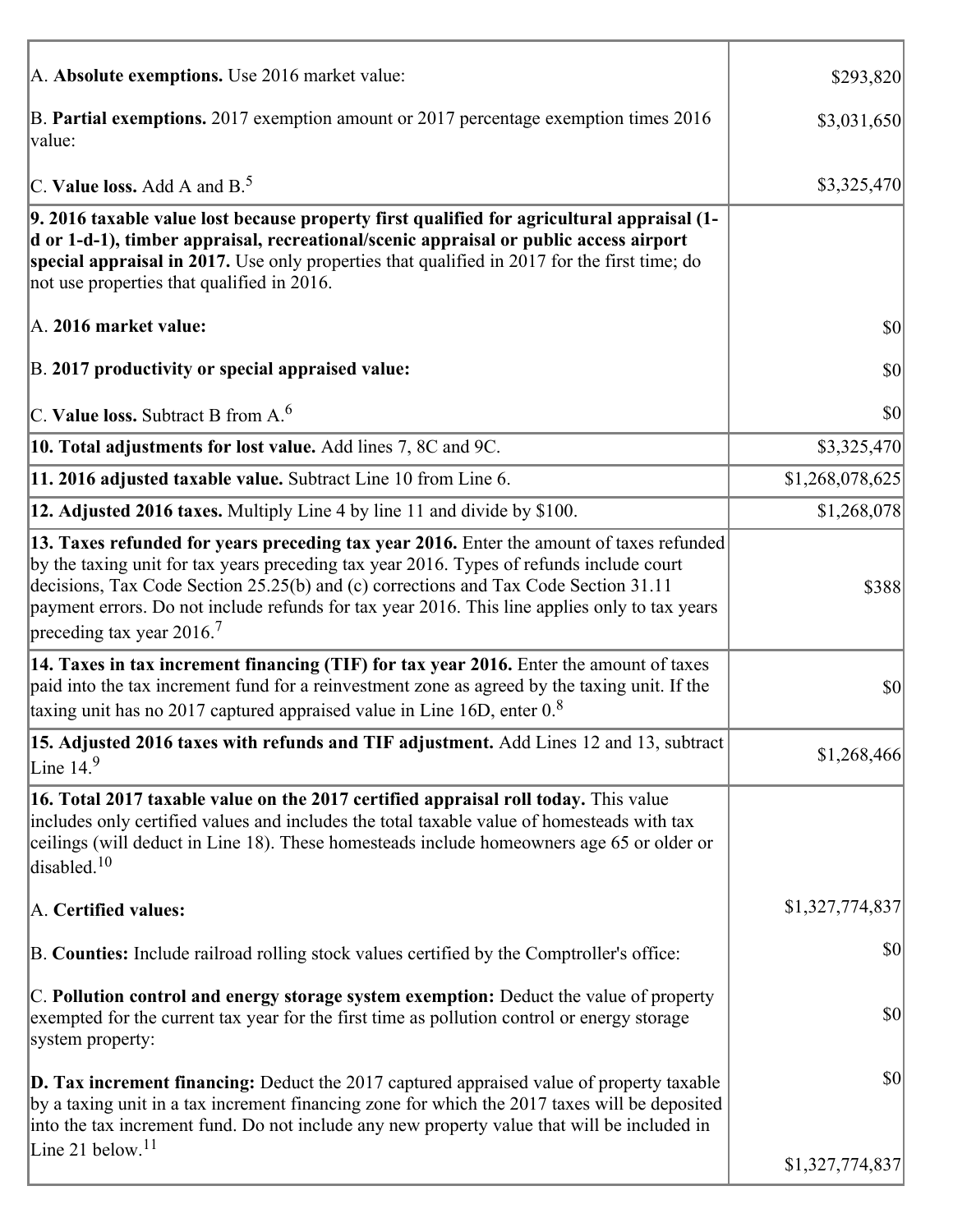| E. Total 2017 value. Add A and B, then subtract C and D.                                                                                                                                                                                                                                                                                                                                                                                                                                                                                                                                                                                                                                                                 |                  |
|--------------------------------------------------------------------------------------------------------------------------------------------------------------------------------------------------------------------------------------------------------------------------------------------------------------------------------------------------------------------------------------------------------------------------------------------------------------------------------------------------------------------------------------------------------------------------------------------------------------------------------------------------------------------------------------------------------------------------|------------------|
| $ 17$ . Total value of properties under protest or not included on certified appraisal roll. <sup>12</sup>                                                                                                                                                                                                                                                                                                                                                                                                                                                                                                                                                                                                               |                  |
| A. 2017 taxable value of properties under protest. The chief appraiser certifies a list of<br>properties still under ARB protest. The list shows the appraisal district's value and the<br>taxpayer's claimed value, if any, or an estimate of the value if the taxpayer wins. For each of<br>the properties under protest, use the lowest of these values. Enter the total value. <sup>13</sup>                                                                                                                                                                                                                                                                                                                         | \$3,726,780      |
| B. 2017 value of properties not under protest or included on certified appraisal roll.<br>The chief appraiser gives taxing units a list of those taxable properties that the chief<br>appraiser knows about, but are not included in the appraisal roll certification. These<br>properties also are not on the list of properties that are still under protest. On this list of<br>properties, the chief appraiser includes the market value, appraised value and exemptions for<br>the preceding year and a reasonable estimate of the market value, appraised value and<br>exemptions for the current year. Use the lower market, appraised or taxable value (as<br>appropriate). Enter the total value. <sup>14</sup> | 30               |
| C. Total value under protest or not certified: Add A and B.                                                                                                                                                                                                                                                                                                                                                                                                                                                                                                                                                                                                                                                              | \$3,726,780      |
| 18. 2017 tax ceilings. Counties, cities and junior colleges enter 2017 total taxable value of<br>homesteads with tax ceilings. These include the homesteads of homeowners age 65 or older<br>or disabled. Other taxing units enter 0. If your taxing units adopted the tax ceiling provision<br>$\vert$ in 2016 or a prior year for homeowners age 65 or older or disabled, use this step. <sup>15</sup>                                                                                                                                                                                                                                                                                                                 | 30               |
| 19. 2017 total taxable value. Add Lines 16E and 17C. Subtract Line 18.                                                                                                                                                                                                                                                                                                                                                                                                                                                                                                                                                                                                                                                   | \$1,331,501,617  |
| 20. Total 2017 taxable value of properties in territory annexed after Jan. 1, 2016.<br>Include both real and personal property. Enter the 2017 value of property in territory<br>annexed. <sup>16</sup>                                                                                                                                                                                                                                                                                                                                                                                                                                                                                                                  | $ 10\rangle$     |
| 21. Total 2017 taxable value of new improvements and new personal property located<br>in new improvements. New means the item was not on the appraisal roll in 2016. An<br>improvement is a building, structure, fixture or fence erected on or affixed to land. New<br>additions to existing improvements may be included if the appraised value can be<br>determined. New personal property in a new improvement must have been brought into the<br>taxing unit after Jan. 1, 2016, and be located in a new improvement. New improvements do<br>include property on which a tax abatement agreement has expired for $2017$ . <sup>17</sup>                                                                             | \$34,041,652     |
| 22. Total adjustments to the 2017 taxable value. Add Lines 20 and 21.                                                                                                                                                                                                                                                                                                                                                                                                                                                                                                                                                                                                                                                    | \$34,041,652     |
| 23. 2017 adjusted taxable value. Subtract Line 22 from Line 19.                                                                                                                                                                                                                                                                                                                                                                                                                                                                                                                                                                                                                                                          | \$1,297,459,965  |
| 24. 2017 effective tax rate. Divide Line 15 by Line 23 and multiply by $$100$ . <sup>18</sup>                                                                                                                                                                                                                                                                                                                                                                                                                                                                                                                                                                                                                            | \$0.097765/\$100 |
| 25. COUNTIES ONLY. Add together the effective tax rates for each type of tax the county<br>levies. The total is the 2017 county effective tax rate. <sup>18</sup>                                                                                                                                                                                                                                                                                                                                                                                                                                                                                                                                                        |                  |

- <sup>2</sup>Tex. Tax Code Section 26.012(14)
- <sup>1</sup>Tex. Tax Code Section 26.012(14) <sup>9</sup>Tex. Tax Code Section 26.012(13) <sup>9</sup>Tex. Tax Code Section 26.012
	-
- <sup>3</sup>Tex. Tax Code Section 26.012(13) <sup>11</sup>Tex. Tax Code Section 26.03(c) <sup>4</sup>Tex. Tax Code Section 26.01(c) and <sup>12</sup>Tex. Tax Code Section 26.01(c) and <sup>12</sup>Tex. Tax Code Section 26.01(c) and <sup>12</sup>Tex. Tax Code Section 26.01(c) <sup>12</sup>Tex. Tax Code Section 26.01(c) and (d)
- 
- <sup>5</sup>Tex. Tax Code Section 26.012(15) <sup>13</sup>Tex. Tax Code Section 26.01(c) <sup>6</sup>Tex. Tax Code Section 26.01(d)
	-
- $7$ Tex. Tax Code Section 26.012(13)
- ${}^{8}$ Tex. Tax Code Section 26.03(c)  ${}^{16}$ Tex. Tax Code Section 26.012(17)
- <sup>6</sup>Tex. Tax Code Section 26.012(15) <sup>14</sup>Tex. Tax Code Section 26.01(d)<sup>7</sup>Tex. Tax Code Section 26.012(6)
	-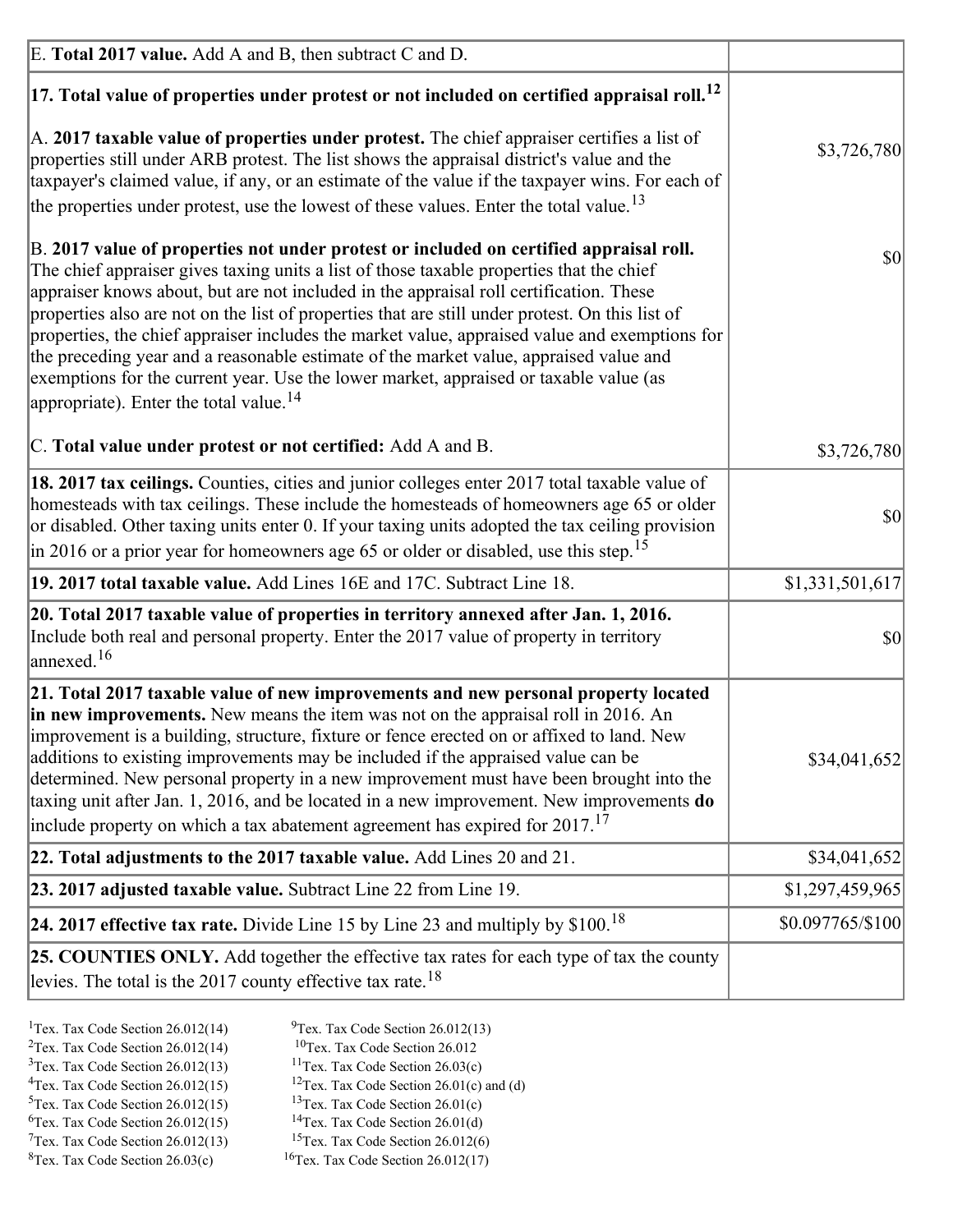### **SECTION 2: Rollback Tax Rate**

The rollback tax rate is split into two separate rates:

- 1. **Maintenance and Operations (M&O):** The M&O portion is the tax rate that is needed to raise the same amount of taxes that the taxing unit levied in the prior year plus eight percent. This rate accounts for such things as salaries, utilities and day-to-day operations.
- 2. **Debt:** The debt tax rate includes the debt service necessary to pay the taxing unit's debt payments in the coming year. This rate accounts for principal and interest on bonds and other debt secured by property tax revenue.

The rollback tax rate for a county is the sum of the rollback tax rates calculated for each type of tax the county levies. In most cases the rollback tax rate exceeds the effective tax rate, but occasionally decreases in a taxing unit's debt service will cause the effective tax rate to be higher than the rollback tax rate.

| <b>Rollback Tax Rate Activity</b>                                                                                                                                                                                                                                                                                                                                                                                                                                                                                                                                                                                                                                       | <b>Amount/Rate</b> |
|-------------------------------------------------------------------------------------------------------------------------------------------------------------------------------------------------------------------------------------------------------------------------------------------------------------------------------------------------------------------------------------------------------------------------------------------------------------------------------------------------------------------------------------------------------------------------------------------------------------------------------------------------------------------------|--------------------|
| 26. 2016 maintenance and operations (M&O) tax rate.                                                                                                                                                                                                                                                                                                                                                                                                                                                                                                                                                                                                                     | \$0.100000/\$100   |
| $ 27.2016$ adjusted taxable value. Enter the amount from Line 11.                                                                                                                                                                                                                                                                                                                                                                                                                                                                                                                                                                                                       | \$1,268,078,625    |
| 28. 2016 M&O taxes.                                                                                                                                                                                                                                                                                                                                                                                                                                                                                                                                                                                                                                                     |                    |
|                                                                                                                                                                                                                                                                                                                                                                                                                                                                                                                                                                                                                                                                         |                    |
| A. Multiply Line 26 by Line 27 and divide by \$100.                                                                                                                                                                                                                                                                                                                                                                                                                                                                                                                                                                                                                     | \$1,268,078        |
| B. Cities, counties and hospital districts with additional sales tax: Amount of additional<br>sales tax collected and spent on M&O expenses in 2016. Enter amount from full year's sales<br>tax revenue spent for M&O in 2016 fiscal year, if any. Other taxing units enter 0. Counties<br>exclude any amount that was spent for economic development grants from the amount of<br>sales tax spent.                                                                                                                                                                                                                                                                     | \$0                |
| C. Counties: Enter the amount for the state criminal justice mandate. If second or later year,<br>the amount is for increased cost above last year's amount. Other taxing units enter 0.                                                                                                                                                                                                                                                                                                                                                                                                                                                                                | 30                 |
| D. Transferring function: If discontinuing all of a department, function or activity and<br>transferring it to another taxing unit by written contract, enter the amount spent by the taxing<br>unit discontinuing the function in the 12 months preceding the month of this calculation. If<br>the taxing unit did not operate this function for this 12-month period, use the amount spent<br>in the last full fiscal year in which the taxing unit operated the function. The taxing unit<br>discontinuing the function will subtract this amount in H below. The taxing unit receiving<br>the function will add this amount in H below. Other taxing units enter 0. | \$0                |
| E. Taxes refunded for years preceding tax year 2016: Enter the amount of M&O taxes<br>refunded in the preceding year for taxes before that year. Types of refunds include court<br>decisions, Tax Code Section 25.25(b) and (c) corrections and Tax Code Section 31.11<br>payment errors. Do not include refunds for tax year 2016. This line applies only to tax years<br>preceding tax year 2016.                                                                                                                                                                                                                                                                     | \$388              |
| F. Enhanced indigent health care expenditures: Enter the increased amount for the<br>current year's enhanced indigent health care expenditures above the preceding tax year's<br>enhanced indigent health care expenditures, less any state assistance.                                                                                                                                                                                                                                                                                                                                                                                                                 | $ 10\rangle$       |
| G. Taxes in TIF: Enter the amount of taxes paid into the tax increment fund for a<br>reinvestment zone as agreed by the taxing unit. If the taxing unit has no 2017 captured<br>appraised value in Line 16D, enter 0.                                                                                                                                                                                                                                                                                                                                                                                                                                                   | \$0                |
| <b>H. Adjusted M&amp;O Taxes.</b> Add A, B, C, E and F. For taxing unit with D, subtract if<br>discontinuing function and add if receiving function. Subtract G.                                                                                                                                                                                                                                                                                                                                                                                                                                                                                                        | \$1,268,466        |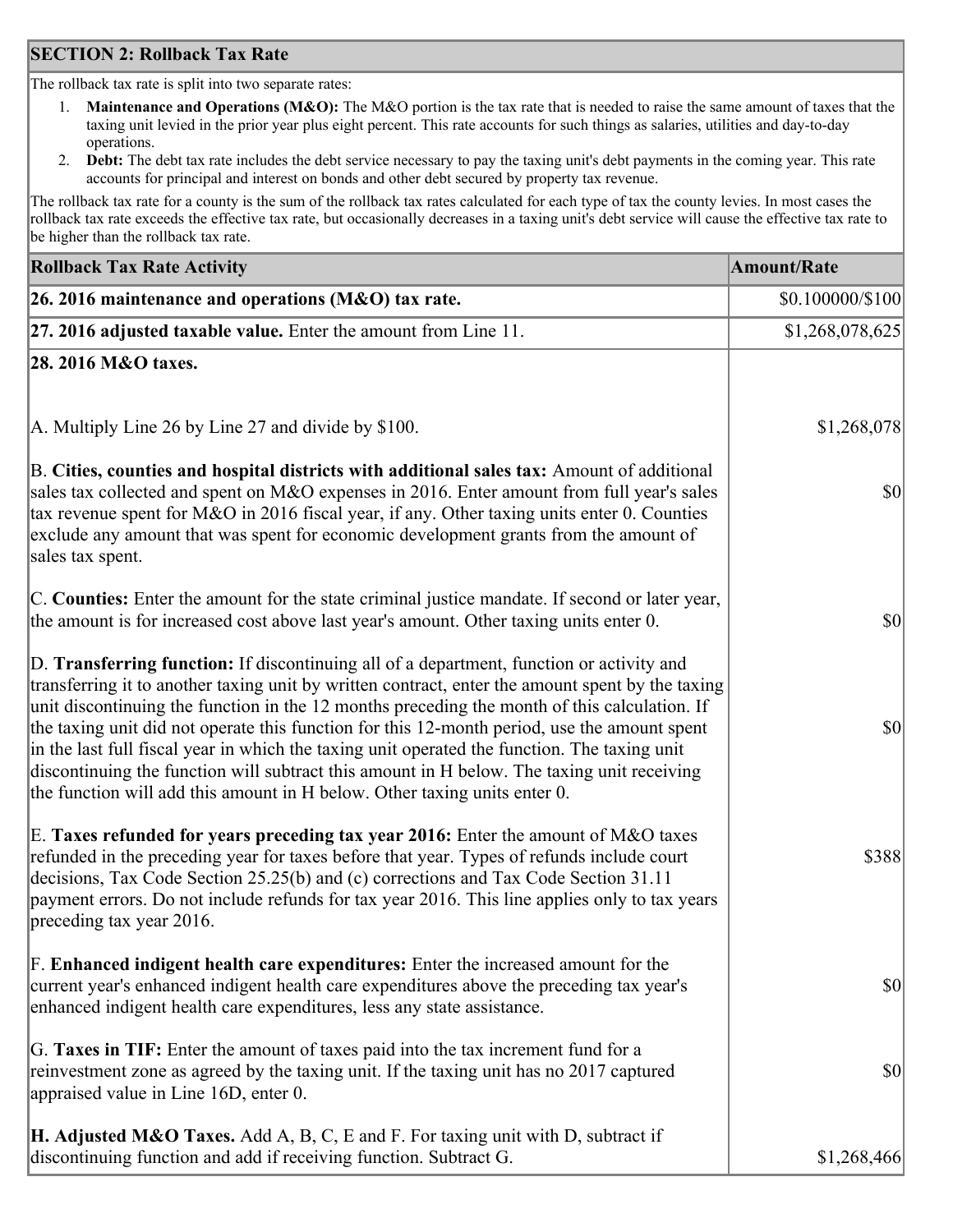| 29. 2017 adjusted taxable value. Enter Line 23 from the Effective Tax Rate Worksheet.                                                                                                                                                                                                                                                                                                                                                                                                                                                                                                                                                                                                                                     | \$1,297,459,965  |
|---------------------------------------------------------------------------------------------------------------------------------------------------------------------------------------------------------------------------------------------------------------------------------------------------------------------------------------------------------------------------------------------------------------------------------------------------------------------------------------------------------------------------------------------------------------------------------------------------------------------------------------------------------------------------------------------------------------------------|------------------|
| 30. 2017 effective maintenance and operations rate. Divide Line 28H by Line 29 and<br>multiply by \$100.                                                                                                                                                                                                                                                                                                                                                                                                                                                                                                                                                                                                                  | \$0.097765/\$100 |
| $31.2017$ rollback maintenance and operation rate. Multiply Line 30 by 1.08.                                                                                                                                                                                                                                                                                                                                                                                                                                                                                                                                                                                                                                              | \$0.105586/\$100 |
| 32. Total 2017 debt to be paid with property taxes and additional sales tax revenue.<br>Debt means the interest and principal that will be paid on debts that:<br>$(1)$ are paid by property taxes,<br>$(2)$ are secured by property taxes,<br>$(3)$ are scheduled for payment over a period longer than one year and<br>(4) are not classified in the taxing unit's budget as $M&O$ expenses<br>A. Debt also includes contractual payments to other taxing units that have incurred debts on<br>behalf of this taxing unit, if those debts meet the four conditions above. Include only<br>amounts that will be paid from property tax revenue. Do not include appraisal district budget<br>payments. Enter debt amount. | 30               |
| B. Subtract unencumbered fund amount used to reduce total debt.                                                                                                                                                                                                                                                                                                                                                                                                                                                                                                                                                                                                                                                           | \$0              |
| C. Subtract amount paid from other resources.                                                                                                                                                                                                                                                                                                                                                                                                                                                                                                                                                                                                                                                                             |                  |
| D. Adjusted debt. Subtract B and C from A.                                                                                                                                                                                                                                                                                                                                                                                                                                                                                                                                                                                                                                                                                | $ 10\rangle$     |
|                                                                                                                                                                                                                                                                                                                                                                                                                                                                                                                                                                                                                                                                                                                           | $ 10\rangle$     |
| 33. Certified 2016 excess debt collections. Enter the amount certified by the collector.                                                                                                                                                                                                                                                                                                                                                                                                                                                                                                                                                                                                                                  | $ 10\rangle$     |
| 34. Adjusted 2017 debt. Subtract Line 33 from Line 32D.                                                                                                                                                                                                                                                                                                                                                                                                                                                                                                                                                                                                                                                                   | \$0              |
| 35. Certified 2017 anticipated collection rate. Enter the rate certified by the collector. If<br>the rate is 100 percent or greater, enter 100 percent.                                                                                                                                                                                                                                                                                                                                                                                                                                                                                                                                                                   | 100.00%          |
| 36. 2017 debt adjusted for collections. Divide Line 34 by Line 35                                                                                                                                                                                                                                                                                                                                                                                                                                                                                                                                                                                                                                                         | 30               |
| 37. 2017 total taxable value. Enter the amount on Line 19.                                                                                                                                                                                                                                                                                                                                                                                                                                                                                                                                                                                                                                                                | \$1,331,501,617  |
| <b>38. 2017 debt tax rate.</b> Divide Line 36 by Line 37 and multiply by \$100.                                                                                                                                                                                                                                                                                                                                                                                                                                                                                                                                                                                                                                           | \$0/\$100        |
| 39. 2017 rollback tax rate. Add Lines 31 and 38.                                                                                                                                                                                                                                                                                                                                                                                                                                                                                                                                                                                                                                                                          | \$0.105586/\$100 |
| 40. COUNTIES ONLY. Add together the rollback tax rates for each type of tax the county<br>levies. The total is the 2017 county rollback tax rate.                                                                                                                                                                                                                                                                                                                                                                                                                                                                                                                                                                         |                  |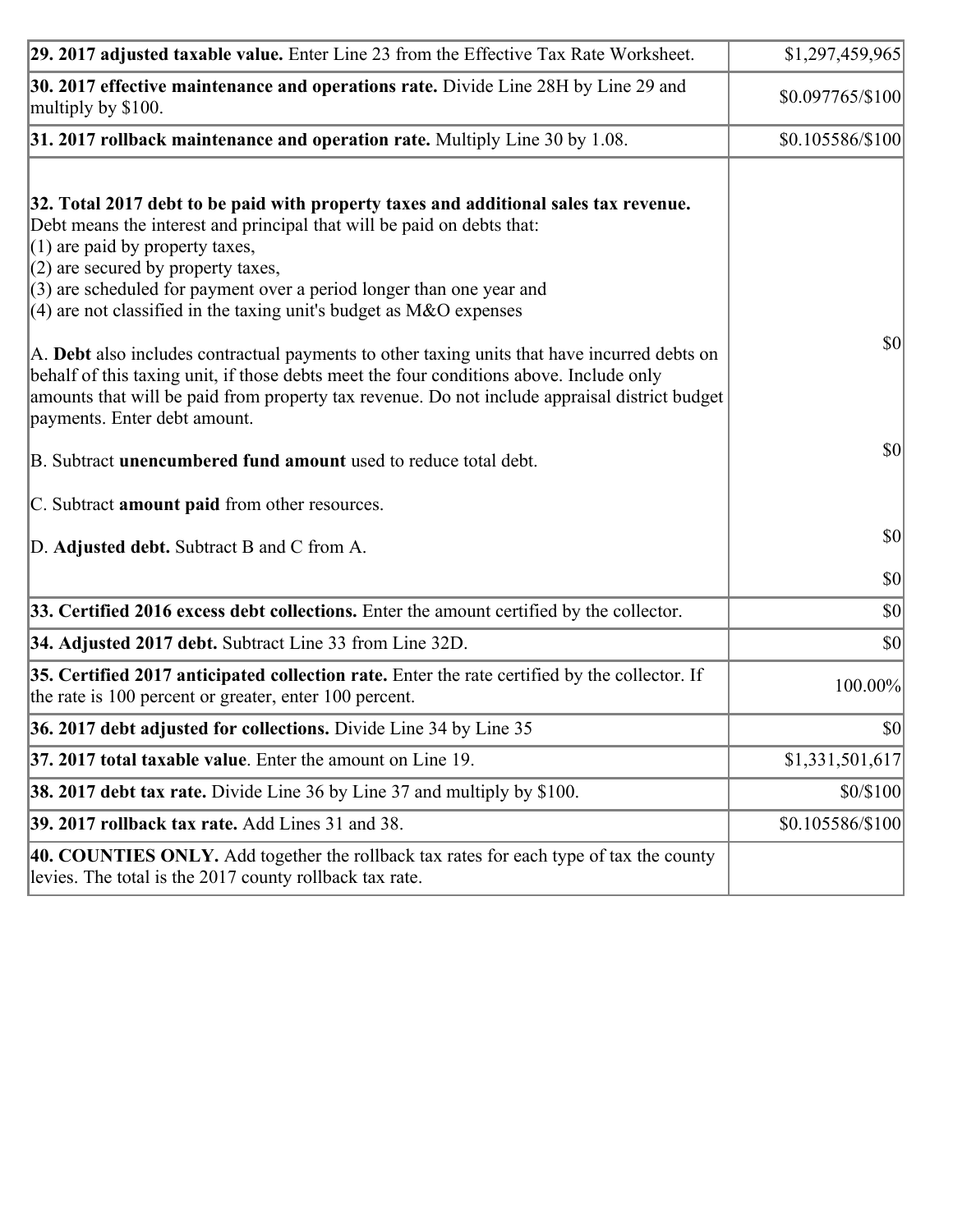## **SECTION 3: Additional Sales Tax to Reduce Property Taxes**

Cities, counties and hospital districts may levy a sales tax specifically to reduce property taxes. Local voters by election must approve imposing or abolishing the additional sales tax. If approved, the taxing unit must reduce its effective and rollback tax rates to offset the expected sales tax revenue.

This section should only be completed by a county, city or hospital district that is required to adjust its effective tax rate and/or rollback tax rate because it adopted the additional sales tax.

| <b>Activity</b>                                                                                                                                                                                                                                                                                                                                                                                                 | <b>Amount/Rate</b>                  |
|-----------------------------------------------------------------------------------------------------------------------------------------------------------------------------------------------------------------------------------------------------------------------------------------------------------------------------------------------------------------------------------------------------------------|-------------------------------------|
| 41. Taxable Sales. For taxing units that adopted the sales tax in November 2016 or May<br>[2017, enter the Comptroller's estimate of taxable sales for the previous four quarters. <sup>20</sup><br>Taxing units that adopted the sales tax before November 2016, skip this line.                                                                                                                               | $\vert \mathbf{S} \mathbf{O} \vert$ |
| 42. Estimated sales tax revenue. Counties exclude any amount that is or will be spent for<br>economic development grants from the amount of estimated sales tax revenue. <sup>21</sup><br>Taxing units that adopted the sales tax in November 2016 or in May 2017.<br>Multiply the amount on Line 41 by the sales tax rate (.01, .005 or .0025, as applicable) and<br>multiply the result by .95. <sup>22</sup> | \$0                                 |
| $ -$ or $-$                                                                                                                                                                                                                                                                                                                                                                                                     |                                     |
| Taxing units that adopted the sales tax before November 2016.<br>Enter the sales tax revenue for the previous four quarters. Do not multiply by .95.                                                                                                                                                                                                                                                            |                                     |
| 43. 2017 total taxable value. Enter the amount from Line 37 of the Rollback Tax Rate<br>Worksheet.                                                                                                                                                                                                                                                                                                              | \$1,331,501,617                     |
| 44. Sales tax adjustment rate. Divide Line 42 by Line 43 and multiply by $$100$ .                                                                                                                                                                                                                                                                                                                               | \$0/\$100                           |
| 45. 2017 effective tax rate, unadjusted for sales tax. <sup>23</sup> Enter the rate from Line 24 or 25,<br>as applicable, on the Effective Tax Rate Worksheet.                                                                                                                                                                                                                                                  | \$0.097765/\$100                    |
| $ 46.2017$ effective tax rate, adjusted for sales tax.<br>Taxing units that adopted the sales tax in November 2016 or in May 2017.<br>Subtract Line 44 from Line 45. Skip to Line 47 if you adopted the additional sales tax before<br>November 2016.                                                                                                                                                           | \$0.097765/\$100                    |
| 47. 2017 rollback tax rate, unadjusted for sales tax. <sup>24</sup> Enter the rate from Line 39 or 40,<br>as applicable, of the Rollback Tax Rate Worksheet.                                                                                                                                                                                                                                                    | \$0.105586/\$100                    |
| $ 48.2017$ rollback tax rate, adjusted for sales tax. Subtract Line 44 from Line 47.                                                                                                                                                                                                                                                                                                                            | \$0.105586/\$100                    |

<sup>17</sup>Tex. Tax Code Section 26.012(17)

<sup>18</sup>Tex. Tax Code Section 26.04(c)

<sup>19</sup>Tex. Tax Code Section 26.04(d)

<sup>20</sup>Tex. Tax Code Section 26.041(d)

- $21$ Tex. Tax Code Section 26.041(i)
- <sup>22</sup>Tex. Tax Code Section 26.041(d)
- <sup>23</sup>Tex. Tax Code Section  $26.04(c)$

<sup>24</sup>Tex. Tax Code Section  $26.04(c)$